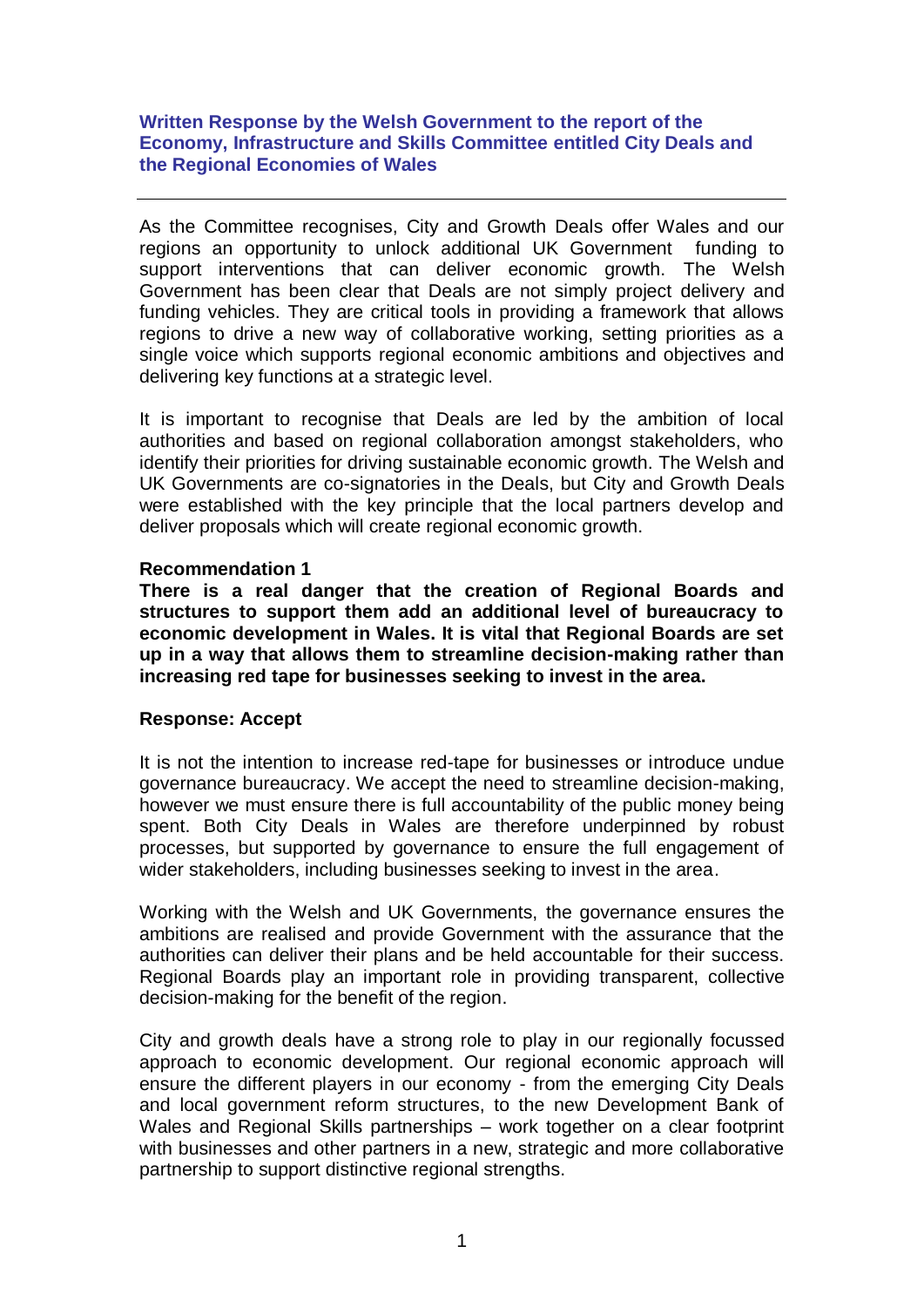**Financial Implications** – None. The governance costs of the Deals will be met from within existing budgets.

### **Recommendation 2**

**Governance arrangements for the Welsh Deals should ensure that the people of Wales can scrutinise who is responsible for decisions, what the deals are expected to achieve, where and how money is spent, who is accountable for outcomes, how they fit in to Welsh and UK strategies, and what happens if targets are not met.** 

### **Response: Accept**

City Deals require local authorities to put in place robust governance arrangements at the outset and account for delivery at regular intervals. As we continue to work closely with the regions, we are actively considering how they can improve their governance and accountability arrangements in a way that promotes transparent decision making.

Whilst we are aware that Deal partners consider and take decisions on commercially sensitive issues, it is important that both City Deals continue to work closely with partners and stakeholders. Local authorities are also democratically accountable to their electorate for their use of public funds and will need to ensure it is clear to stakeholders and the public where responsibly and accountability for decisions lies.

It is the intention for Welsh and UK Government officials to put in place mechanisms to monitor delivery of the City Deals and to provide assurance that the Deals are progressing as planned.

**Financial Implications** – None. Financial implications for monitoring Deals will be met from existing budgets.

### **Recommendation 3**

**All Deal partners should work to ensure there are clear expectations for the initial Gateway Assessment and understanding of what success and failure look like. This should also apply to subsequent assessments.** 

### **Response: Accept in principle**

The Welsh Government will continue to work closely with Deal partners and will ensure individual local authorities are supported during the review processes, reflecting the specific requirements of each Deal.

Continuation of Government funding for the Cardiff Capital Region City Deal will be subject to satisfactorily passing 'Gateway Reviews' at 5 yearly intervals, ensuring full accountability of the public money being spent by the region. As part of this gateway assessment, an independent review will evaluate the economic benefits and economic impact of the investments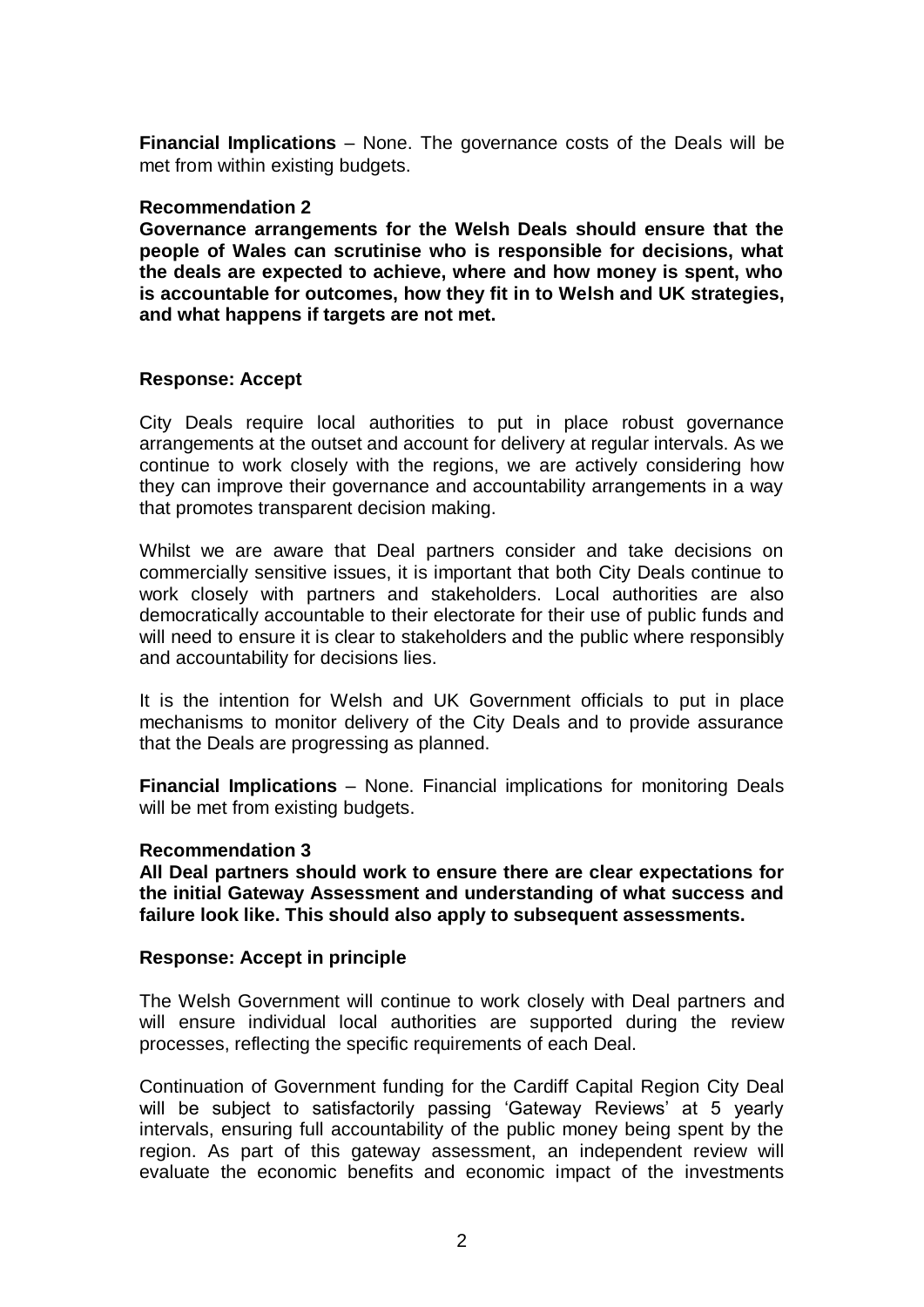made under the scheme, including whether the projects have been delivered on time and to budget.

Preparations are already underway for the independent review of the Cardiff Capital Region City Deal, giving the region early sight of the expectations of the Review. This gateway assessment process is being developed on a consistent basis with other similar UK City Deals, with the Cardiff Capital Region fully engaged in developments.

However, the Swansea Bay City Deal includes different arrangements to monitoring delivery rather than a formal Gateway Assessment. In line with other similar UK project based Deals, the Swansea Region is working with the Welsh and UK Governments to develop an agreed implementation, monitoring and evaluation plan which will set out the proposed approach to evaluating the impact of delivery. This will be publically available.

**Financial Implications** – None. Financial implications for monitoring Deals will be met from existing budgets.

### **Recommendation 4**

**Deal leaders in Wales should draw up contingency plans to consider how they would adapt their plans for the second five year block, if funding from the UK Government was not forthcoming.**

## **Response: Accept**

City deals involve local partners taking responsibility for driving sustainable economic growth across their region, being accountable for their success and managing the associated risks. Responsibility for delivery of the Deal is therefore on Deal partners and they must ensure they proceed as expected during each phase to ensure funding continues.

We therefore agree with the Committee that their contingency plans feature their response if funding is not forthcoming, but their plans should also detail their response to other scenarios. As there are a number of things that could change over the lifetime of the Deals, the requirement that Deal partners manage the funding within standard financial management practice includes scenario planning.

The governance of the Government funding within the Cardiff Capital Region City Deal is set out in the funding terms and conditions letter issued to the region and in the agreed governance arrangements for the Deal. The governance of the Government funding in the Swansea Bay City Region City Deal is being developed on a consistent basis.

**Financial Implications** – None, there are no additional financial implications for the Region above the existing terms of the Deals.

### **Recommendation 5**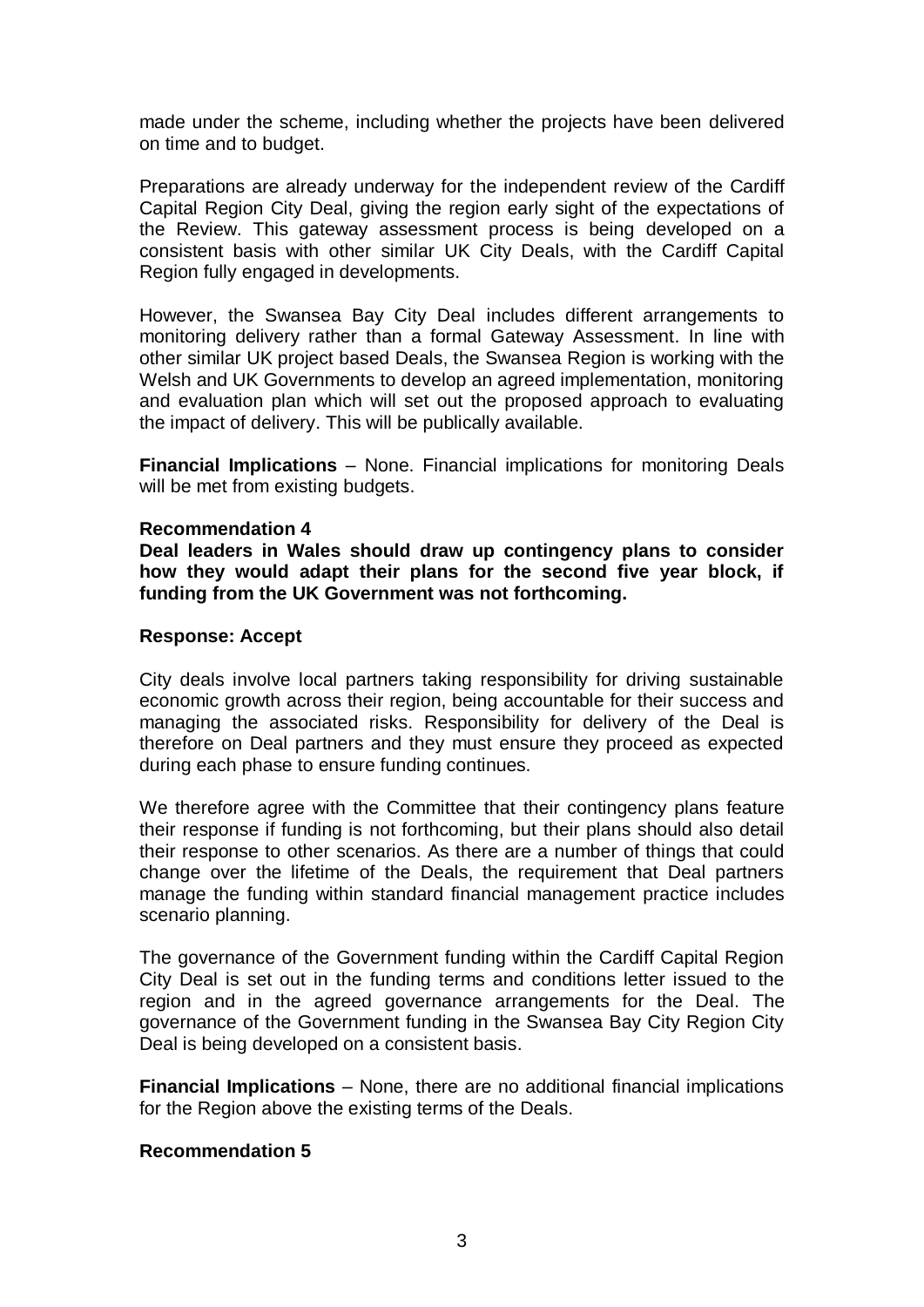**The North Wales Growth Deal negotiators should continue to work constructively with partners and neighbouring authorities both within Wales and across the border to ensure there is effective collaboration on infrastructure and training opportunities.** 

### **Recommendation 9**

**The Welsh Government should continue to support plans for a North Wales Growth Deal and use the influence it has to accelerate this process.** 

## **Response: Accept**

The bid for North Wales was formally submitted to the Cabinet Secretary for Economy and Transport and the Secretary of State for Wales last month. We welcomed the UK Government's continued commitment in the 2017 Autumn budget to a growth deal for North Wales and both Governments will continue to work closely and constructively with local authorities and regional stakeholders to help bring forward and shape a growth deal to deliver the ambitions for the region. This could include maximising links such as on infrastructure and sectoral opportunities with regions in England, and also maximise strategic links with Ireland. However it remains important that partners identify a realistic, proportionate package of measures.

**Financial Implications** – No additional costs to accepting this in principle. Funding for the Deal is subject to a Deal being agreed between the Region and the Welsh and UK Government's.

# **Recommendation 6**

**As tools are established to measure the effectiveness of City Deals, it is important that the responsibilities on Public Authorities under the Wellbeing and Future Generations Act are taken fully in to account in Wales.** 

# **Response: Accept**

As public authorities bound by the Well-being of Future Generations Act, we expect local authorities to account for their responsibilities under the Act in the development and delivery of City and Growth Deals. For example during the development of governance arrangements for the Swansea Bay Region City Deal, the region has engaged with the Future Generations Commissioner for Wales to ensure their proposals reflect the long term focus of the Act.

By their design, City and Growth Deals align with the sustainable principle within the Future Generations Act. At their heart is an integrated long-term vision developed by the region, for the region. In delivering the deal the regional partners need to collaborate together, involving wider regional stakeholders to address the challenges of the past, in a way that prepares the economy of the region for the future.

One of the principles behind all the city and growth deals is that the benefits will be spread across the region. In practical terms this means that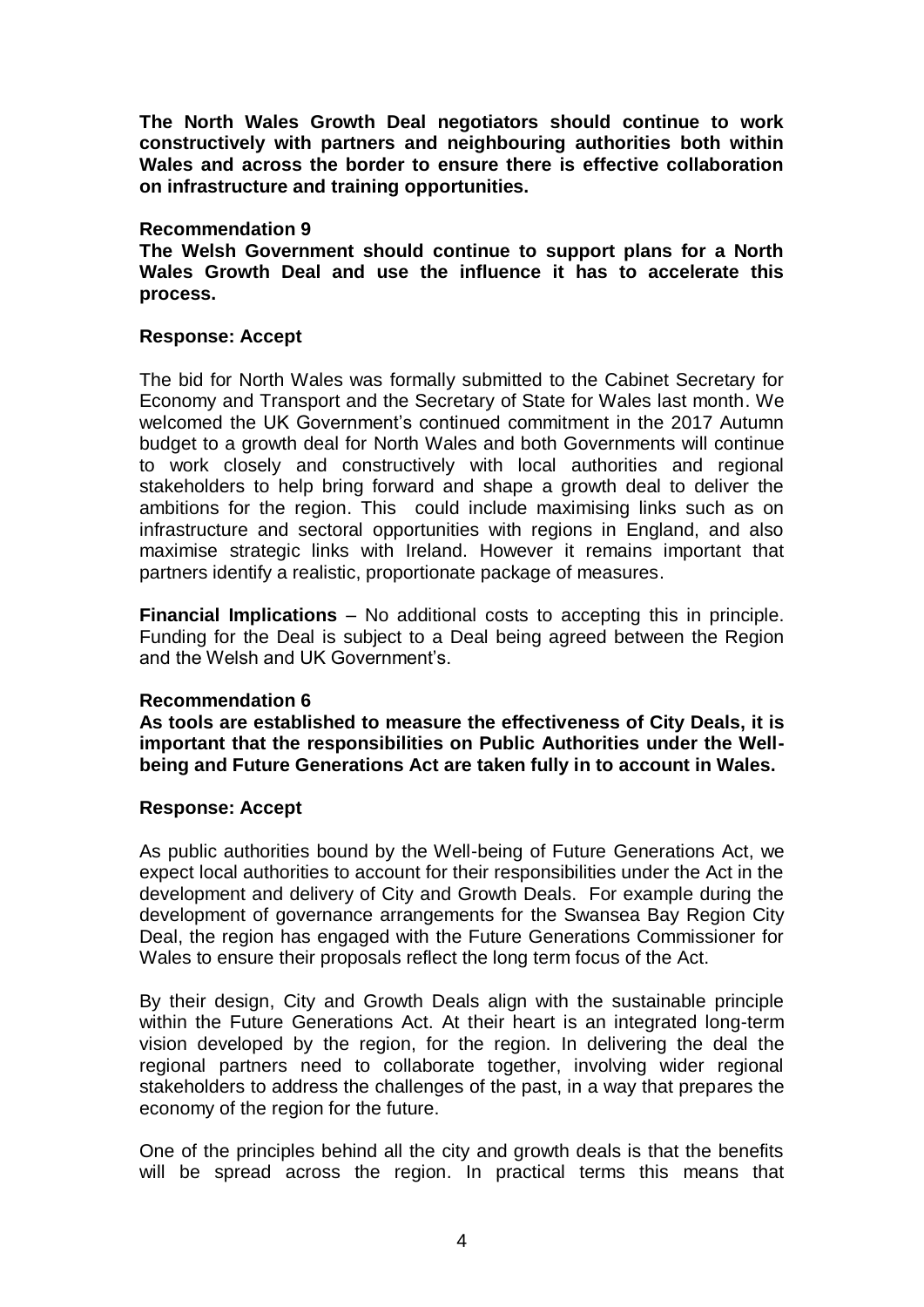governance arrangements are developed and potential projects chosen to demonstrate regional benefits as well as addressing regional inequalities.

**Financial Implications**– None. Financial implications for monitoring Deals will be met from existing budgets.

### **Recommendation 7**

**The Welsh Government should put a duty on regional bodies to promote economic development/inclusive growth, with a discretion to spend a substantial amount of funding whether from Welsh Government, or raised within the region.** 

## **Response: Decline**

While we don't dissent from the objectives of this recommendation, Local authorities already have a number of powers and duties as individual bodies in relation to economic development, strategic transport and land-use planning. They are subject to the duties placed upon them by the Well-being of Future Generations Act and many local authorities are already collaborating for the benefit of economic development in their regions through City Deal and other arrangements.

As part of our proposals for local government reform, the Welsh Government is already considering how we can bring a greater regional focus to certain services and functions including economic development. This process is intended to better align interventions to the different economic needs of each region of Wales and help ensure all parts of the country benefit from economic growth.

We will also be legislating to provide local government with a General Power of Competence which will provide local government with a broad power to act in the best interest of their communities and this could include promoting economic development. We have seen no evidence that local authorities require a 'duty' to promote economic growth: they do so all the time, as the City Deals demonstrate. We have set out our expectations that economic development must be a responsibility undertaken at the regional level.. The General Power of Competence will unlock any obstacles to spending money or other resources for this purpose.

Through the Economic Action Plan, the Welsh Government will work with regions in a way that best meets their economic requirements. We have begun developing stronger regional partnerships as well as re-shaping the advisory structures and business funding support processes to make them simpler to understand and more focused on delivering on our shared goals. Three Chief Regional Officers have also been appointed in North Wales, Mid and South West Wales and South East Wales to work with people and business across their regions to drive growth.

# **Financial Implications** – None.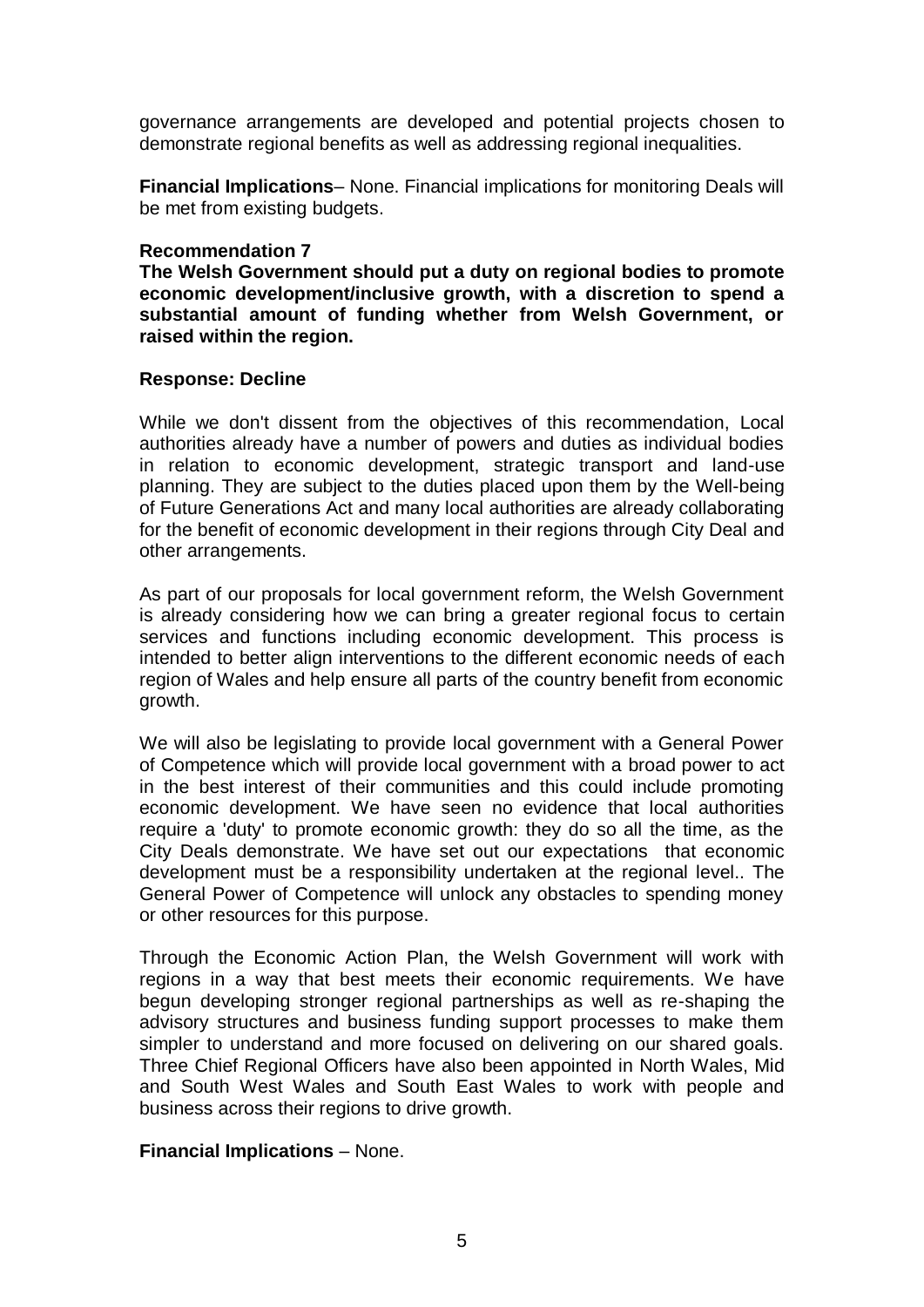## **Recommendation 8**

**All Partners should work to ensure that the monitoring mechanisms for Deals allow for early lessons to be learned about the most effective way to structure future regional investment in Wales so that adjustments can be made in the face of changing circumstances over a 15-20 year timescale.** 

## **Response: Accept in principle**

We accept that Deals in Wales should provide an opportunity to shape future regional investment in Wales and should include a degree of flexibility to adapt in the face of changing circumstances. Both City Deals in Wales are shaped around the economic analysis of the respective region, produced by the local authorities and partners and their proposals for how they could improve the economic performance. They therefore have solid foundations and a strong basis to achieve their ambitions.

However City Deals are long term investments and involve local partners taking responsibility for driving sustainable economic growth across their region. The true impact of the investment can only be evaluated in the longerterm. Whilst there are mechanisms in place to monitor progress during the lifetime of the deals, it is not considered that an accurate picture of the Deal's performance could be made in the immediate term. To do so, may lead to misleading conclusions and inaccurate adjustments to the investment.

**Financial Implications** – None. Financial implications for monitoring Deals will be met from existing budgets.

### **Recommendation 10**

**Regional boundaries – both for Growth Deals and the Welsh Government's broader Economic strategy – should be as flexible and "fuzzy" as possible, to allow communities close to the boundaries to choose how they engage with planning for economic growth. This would mean a Welsh local authority, or private sector partner, could choose to engage with more than one "region".** 

### **Response: Decline**

We aim to have a flexible approach and recognise the economic and social links that exist across local authority boundaries, such as between Ceredigion and Gywnedd or Neath Port Talbot and Powys. However the priority must be for clear governance and accountability arrangements, which requires clearly understood regional boundaries.

In working with local partners and the UK Government, the Welsh Government has been sensitive to the relationship between the different City Deals and Growth Deals. It is important that the Deals are distinct and are not in competition with one another. The Welsh Government has also been clear that these regions must work together in a complementary way. The links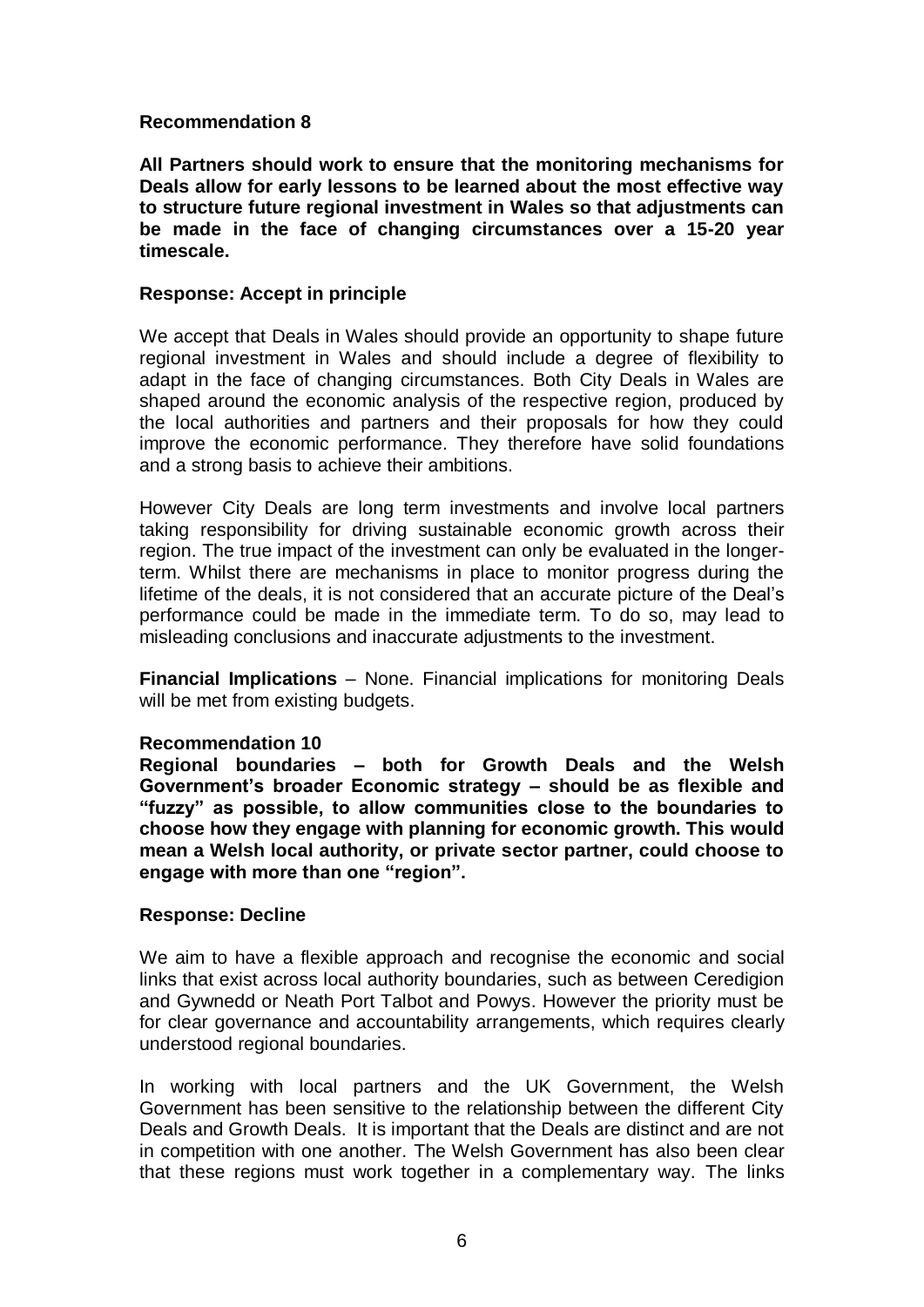between economic regions in Wales will be cultivated and this will form part of the role of Chief Regional Officers, responsible for leading each of the three regions.

Our approach to regional economic growth involves building partnerships and commitments which will deliver more for the region than individual bodies could on their own. Regions therefore take a strategic approach, prioritising where they invest their efforts in effective, long-term partnerships and relationships. Our regional focus is also aimed at making engagement with the private sector and other partners more straightforward, enabling businesses to invest more strategically and in a more focused way – something which we recognise larger private concerns have been calling for.

Financial Implications – None.

# **Recommendation 11**

**There should be a Growth Deal for mid Wales. The Welsh Government and Growing Mid Wales must engage with a wide cross section of communities between the Valleys and the A55 corridor, and along Wales' west coast, to decide what practical measure should be included in the Deal, and what footprint would be most effective to achieve those aims.**

## **Response: Accept in principle**

We remain committed to working with any area of Wales that wishes to explore how City and Growth Deals might benefit them. We welcomed the UK Government's commitment to explore a growth deal for Mid-Wales in the Autumn 2017 budget and would welcome details from the Growing Mid Wales Partnership on how a Deal could grow the economy of mid Wales.

However, it should be noted that the geography described by the Committee includes areas already within the North Wales Growth Deal area. In line with the response to Recommendation 10 while we recognise a need for a flexible approach, the priority must be for clear governance and accountability arrangements, which requires clearly understood regional boundaries.

A thriving rural economy is fundamental to providing quality employment opportunities for people and help to secure the Welsh language in some of its heartlands in rural Wales. As part of our Economic Action Plan, we will ensure rural interests are protected and feature strongly. We will engage with the Welsh Local Government Association, rural businesses and others to consider the most appropriate means of supporting economic development in Mid and West Wales.

This includes encouraging regional collaboration to develop a growth deal proposal. This engagement will tie in closely with work to prepare rural areas for the challenges and opportunities of exiting the EU and the planning of investment streams once the UK no longer participates in EU funding